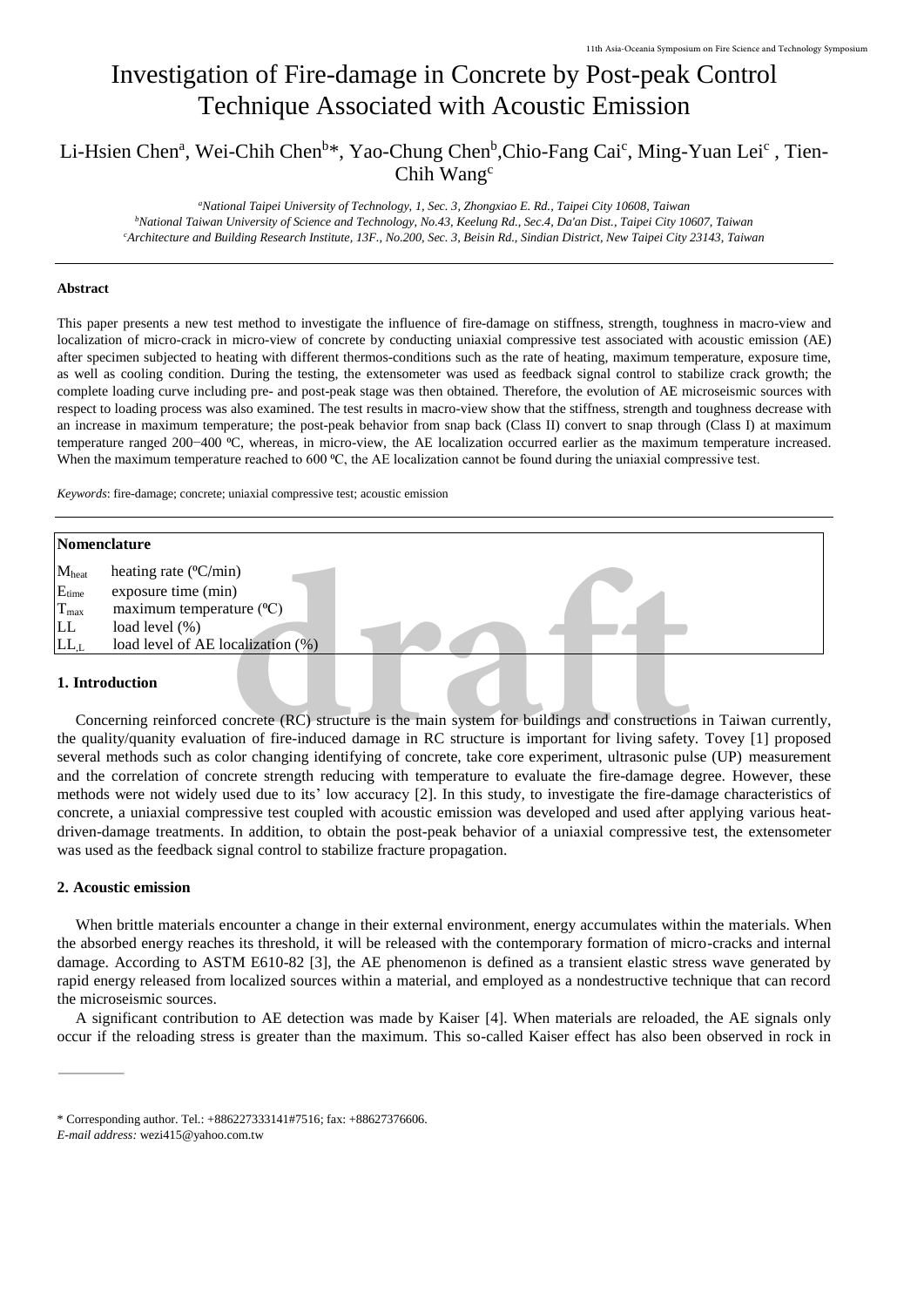laboratory tests [5]. In recent years, the AE technique has been used to detect the location of micro-cracks for cement mortar and concrete material [6-8].

# **3. Fire-damage experiment**

### *3.1. Fire-damage specimen preparation*

The 70MPa strength concrete (high strength concrete) produced by Ya Tung Ready Mixed Concrete Corporation was used as the test material. Considering the size effect, end effect and AE energy declined distance. The specimens were fabricated into cubes of 50 mm  $\times$  45 mm  $\times$  120 mm as shown in Fig. 1 a. The cube specimens were then placed in oven with 105±5 ⁰C and stayed in 24 hours to lead void water dissipation. The prepared specimens were used to simulate fire-damage with different temperature conditions in high temperature oven (Fig. 1 b). When the fire-damaged specimen cooling down, the specimen was stored by vacuum packaging. In this study, the heating rate  $M_{heat} = 5 \degree C/min$ , exposure time  $E_{time} = 300$ min and maximum temperature  $T_{\text{max}} = 25, 200, 300, 400, 500, 600, 800$  and 1000 °C was conducted.



Fig. 1. Fire-damage concrete specimen preparation: (a) concrete specimen (b) high temperature oven.

# *3.2. Uniaxial compressive test*

After fire-damage treatment, uniaxial compressive test was conducted. In this study, the multifunction, precision, highstiffness servo-controlled hydraulic test system MTS 810 with capacity of 1MN output force was adopted as the load system. To obtain the entire loading curve, an axial extensometer (model 632.92F-05C, MTS Corp., Eden Prairie, MN, USA) and a roller chain as shown in Fig. 2 were used to stabilize the crack propagation. Data recorded by the extensometer indicates changes in the circumference of the specimen during the test. The length increment was used as a feedback signal to automatically control the load output. (a) (b)<br>
The-damage concrete specimen preparation: (a) concrete specimen (b) high temperature oven<br>
gest<br>
gest<br>
dent, uniaxial compressive test was conducted. In this study, the multifund<br>
draulic test system MTS 810 with



Fig. 2. Uniaxial compressive test coupled with AE for concrete: (a) AE sensor (b) extensometer.

#### *3.3. AE system*

Eight piezoelectric transducers (S9225, Physical Acoustics Corporation, Princeton Jct, NJ) was employed as the AE sensors in constructing the AE monitoring system. The sensors were attached to the specimen surface (Fig. 2), and the signals were received through the preamplifiers. The sampling rate and signal amplification of the data acquisition system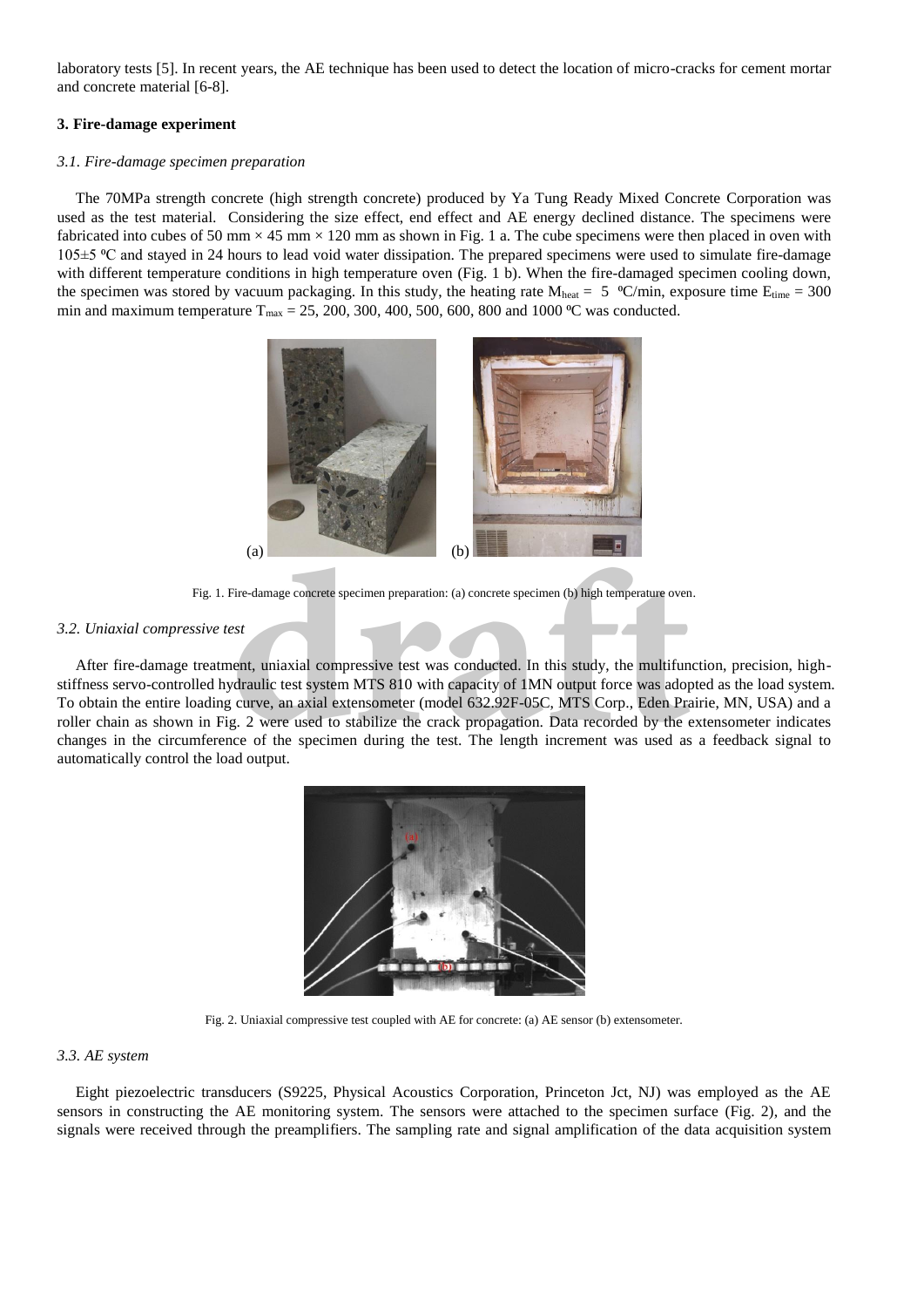were set to 8 MHz and 40 dB, respectively. The signals greater than the threshold of 7mv with a sonic rate between 100−1200 kHz were selected, and the minor voltage variations were recorded in a binary file. The collected binary data were used to identify the characteristics of the wave shapes, which determined the arrival time of the P-wave signal at each AE sensor.

#### **4. Results and discussions**

#### *4.1. Relation of loading behavior and fire temperature in macro-view*

Fig. 3 shows the complete loading curve with different maximum temperature obtained in this study including the preand post-peak loading processes. As expect, the stiffness, strength and toughness in general decreased with an increase in maximum temperature. The reduced ration of stiffness, strength and pre-peak toughness is shown in Fig. 4 a. At  $T_{\text{max}} = 200$ ⁰C, the stiffness, strength and pre-peak toughness was not reduced significantly. When maximum temperature reached to 600 ⁰C, the stiffness, strength and pre-peak toughness was reduced as 79%, 71% and 61%, respectively. It should be noted that the post-peak behavior from snap back (Class II) converted to snap through (Class I) at maximum temperature ranged 200−400 °C was observed (Fig. 3). Therefore, the post-peak toughness increased at T<sub>max</sub> = 200−500 °C (Fig. 4 b).



Fig. 3. Completed uniaxial compressive curves of concrete subjected to various temperatures.



Fig. 4. Effect of fire temperature on stiffness, strength, toughness at pre-peak and toughness at post-peak.

*4.2. Relation of AE evolution and fire temperature in micro-view*

An AE event represents a microseismic crack occurrence, and the crack evolution is correlated to the loading process. In this study, an entire loading process was obtained; therefore, the whole evolution of the AE activities included occurrence,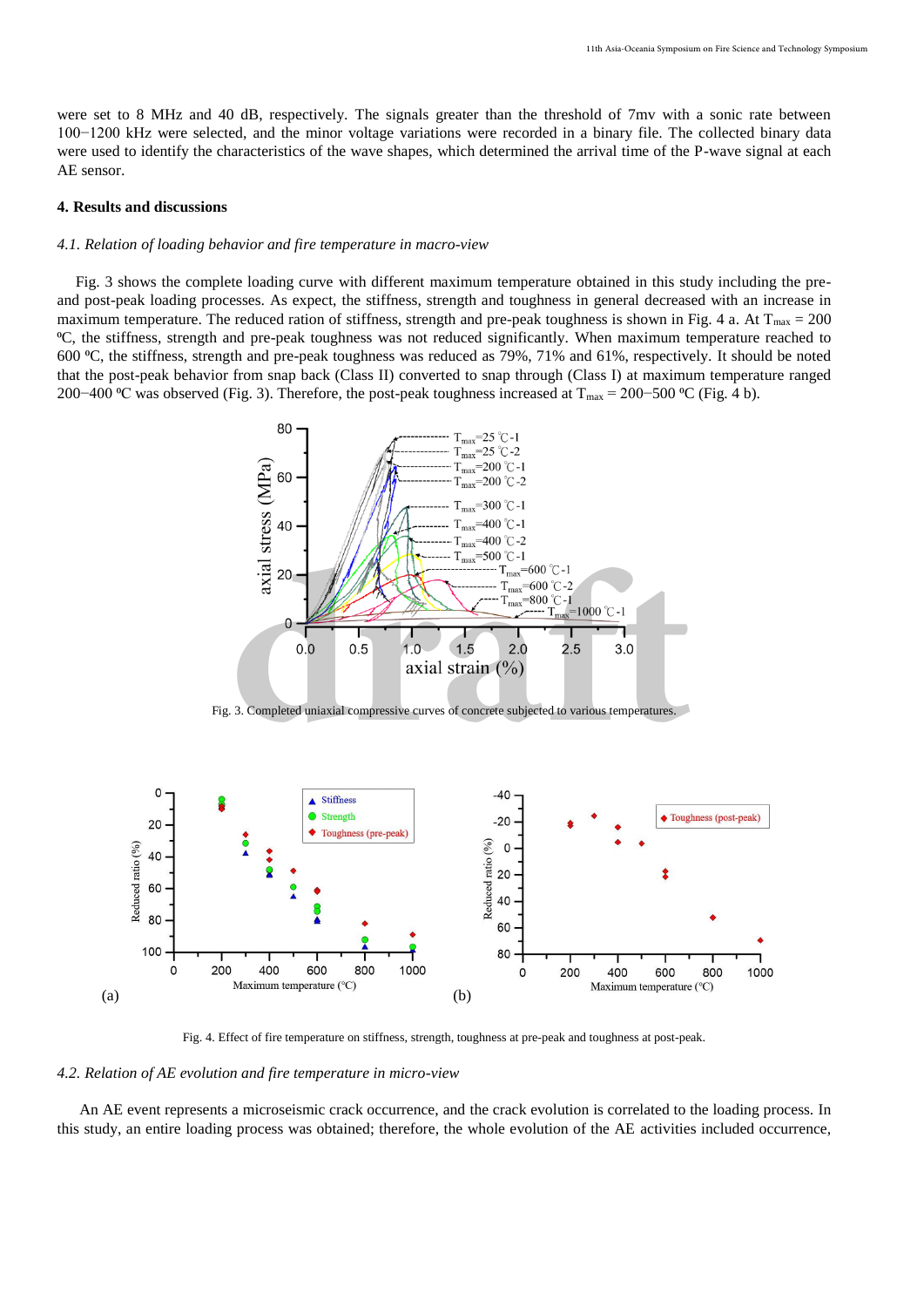pause, reoccurrence, localization and growth could be investigated. Fig. 5 illustrates the relation between the loading process and the AE events of concrete subjected to fire-damage with  $T_{\text{max}} = 25 \text{ °C}$ . In Fig. 5, the solid and dotted curves present the macro-view (loading history) and micro-view (AE reactions) behaviors, respectively. Both curves have the same x-coordinate, which indicates normalized strain (defined as strain divided by strain at peak loading stress). The solid curve is the loading curve corresponding to the load level, LL (defined as loading stress divided by peak loading stress) on the left y-coordinate. Every point on the solid curve represents the occurrence of an AE event. The dotted line represents the correlation between the accumulated number of AE events and the normalized shear displacement.



Fig. 5. Identification of localization by AE accumulated curve with respect to loading history ( $T_{\text{max}} = 25 \text{ °C-1}$ ).

In Fig. 5, the accumulated number of AE events increased with the increasing normalized strain. According to the study of Chen [9], localization was defined as the phenomenon of AE events rapidly increasing, as at point L of Fig. 5. The position in which these events occur is correlated to the initial formation and propagation of the macroscopic cracks. Point L in Fig. 5 is the maximum curvature on the curve of the accumulated number of AE events; it shows the localization where LL is approximately 83%. Following the same method, the localization of the concrete subjected to fire-damage with different maximum temperature conditions ( $T_{\text{max}} = 25, 200, 300, 400, 500, 600, 800$  and 1000 °C) under uniaxial compressive tests can be found as shown in Table 1. As the maximum temperature increase, the localization of AE occurred earlier (LL<sub>L</sub> decrease). However, when maximum temperature reached to 600  $\degree$ C, the AE localization cannot be found. This finding suggested that the AE localization may have occurred before the uniaxial compressive test conducted when the fire temperature is higher than 600 °C. **Normalized Strain** (%)<br>
ification of localization by AE accumulated curve with respect to loading history ( $T_{max} = 25$  ord number of AE events increased with the increasing normalized strain. *A* cas defined as the phenom

Table 1. Summary LL<sub>L</sub> of concrete subjected to fire-damage with different maximum temperature conditions under uniaxial compressive tests

| Maximum temperature<br>$T_{max}$ (°C) | Test No.       | Load level at localization<br>$LL_{,L}$ (%) |
|---------------------------------------|----------------|---------------------------------------------|
| 25                                    | 1              | 83                                          |
|                                       | $\overline{2}$ |                                             |
| 200                                   | 1              | 80                                          |
|                                       | $\overline{2}$ | 82                                          |
| 300                                   | 1              |                                             |
| 400                                   |                | 74                                          |
|                                       | $\overline{c}$ |                                             |
| 500                                   | 1              | 62                                          |
| 600                                   | 1              |                                             |
|                                       | 2              | Occurred at heating stage                   |
| 800                                   | 1              |                                             |
| 1000                                  | 1              |                                             |